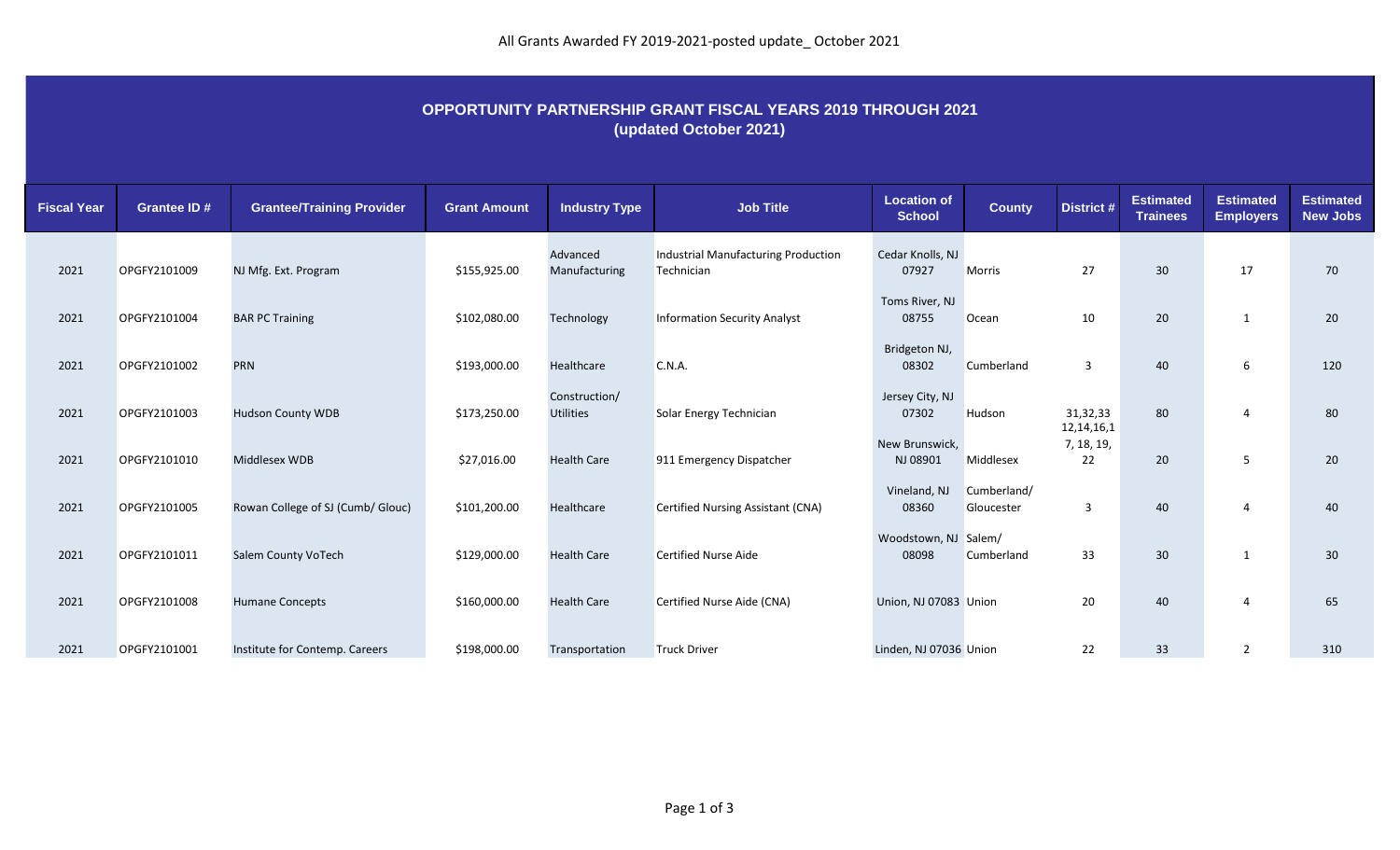## All Grants Awarded FY 2019-2021-posted update\_ October 2021

| 2020 | OPGFY2002001 | <b>Winsor Driving School</b>        | \$200,000.00 | Transportation                        | <b>CDL Driver</b>                                                                | Philadelphia, PA<br>19125     | Philadelphia | 99             | 40 | 1            | 40 |
|------|--------------|-------------------------------------|--------------|---------------------------------------|----------------------------------------------------------------------------------|-------------------------------|--------------|----------------|----|--------------|----|
| 2020 | OPGFY2002006 | <b>Medical Office Technologies</b>  | \$39,600.00  | Healthcare                            | Medical Office Administration/ Biller and<br>Coder                               | Union City, NJ<br>07087       | Hudson       | 33             | 10 | 6            | 50 |
| 2020 | OPGFY2002011 | Kaizen Technologies                 | \$56,997.70  | Healthcare                            | Certified Medical Admisistrative Assistant Edison, NJ 08820 Middlesex            |                               |              | 18             | 12 | 4            | 12 |
| 2020 | OPGFY2002016 | Best Care Inc.                      | \$160,000.00 | Health                                | C.N.A./Patient Care Tech                                                         | East Orange, NJ<br>07018      | <b>Essex</b> | 34             | 20 | 3            | 3  |
| 2020 | OPGFY2002017 | Ideal Institute of Technology       | \$92,600.00  | <b>Construction Trades</b><br>Workers | <b>Construction Trades Workers.</b>                                              | Mays Landing, NJ Atlantic     |              | $\overline{2}$ | 20 | 3            | 50 |
| 2020 | OPGFY2002018 | Institute for Contempory Careers    | \$40,400.00  | Culinary/Baking<br>Kitchen Manager.   | Cook Asst. Chef/Kitchen Manager                                                  | Wayne, NJ                     | Passaic      | 40             | 10 | 1            | 10 |
| 2020 | OPGFY2002020 | AAA School of Trucking              | \$200,000.00 | transportation                        | CDL A                                                                            | Philadelphia, PA Philadelphia |              | 99             | 40 | $\mathbf{1}$ | 40 |
| 2020 | OPGFY2002021 | Jewish Vocat. Service of Metro West | \$48,000.00  | Advanced<br>Manufacturing.            | Front Line Production Technician with<br>OSHA 30                                 | Livingston, NJ                | <b>Essex</b> | 27             | 8  | 3            | 8  |
| 2020 | OPGFY2001005 | <b>Hudson County WDB</b>            | \$137,775.00 | es                                    | Construction/Utiliti Solar Panel Installer and Solar Panel<br>Energy Technician. | Various                       | Hudson       | 31             | 30 | 4            | 30 |
| 2020 | OPGFY2001001 | <b>PRN Training Center LLC</b>      | \$107,500.00 | <b>Health Care</b>                    | Certified Nurse Aide (C.N.A.)                                                    | Various                       | Atlantic     | $\overline{3}$ | 20 | 4            | 37 |
| 2020 | OPGFY2001002 | NJ Mfg. Ext. Program                | \$199,954.00 | Advanced<br>Manufacturing             | Industrial Manufacturing Production<br>Technician                                | Various                       | Morris       | 11             | 34 | 12           | 50 |
| 2020 | OPGFY2001017 | <b>BAR PC Training</b>              | \$53,130.00  | Technology                            | <b>Help Desk</b>                                                                 | Freehold                      | Ocean        | 10             | 10 | 1            | 10 |